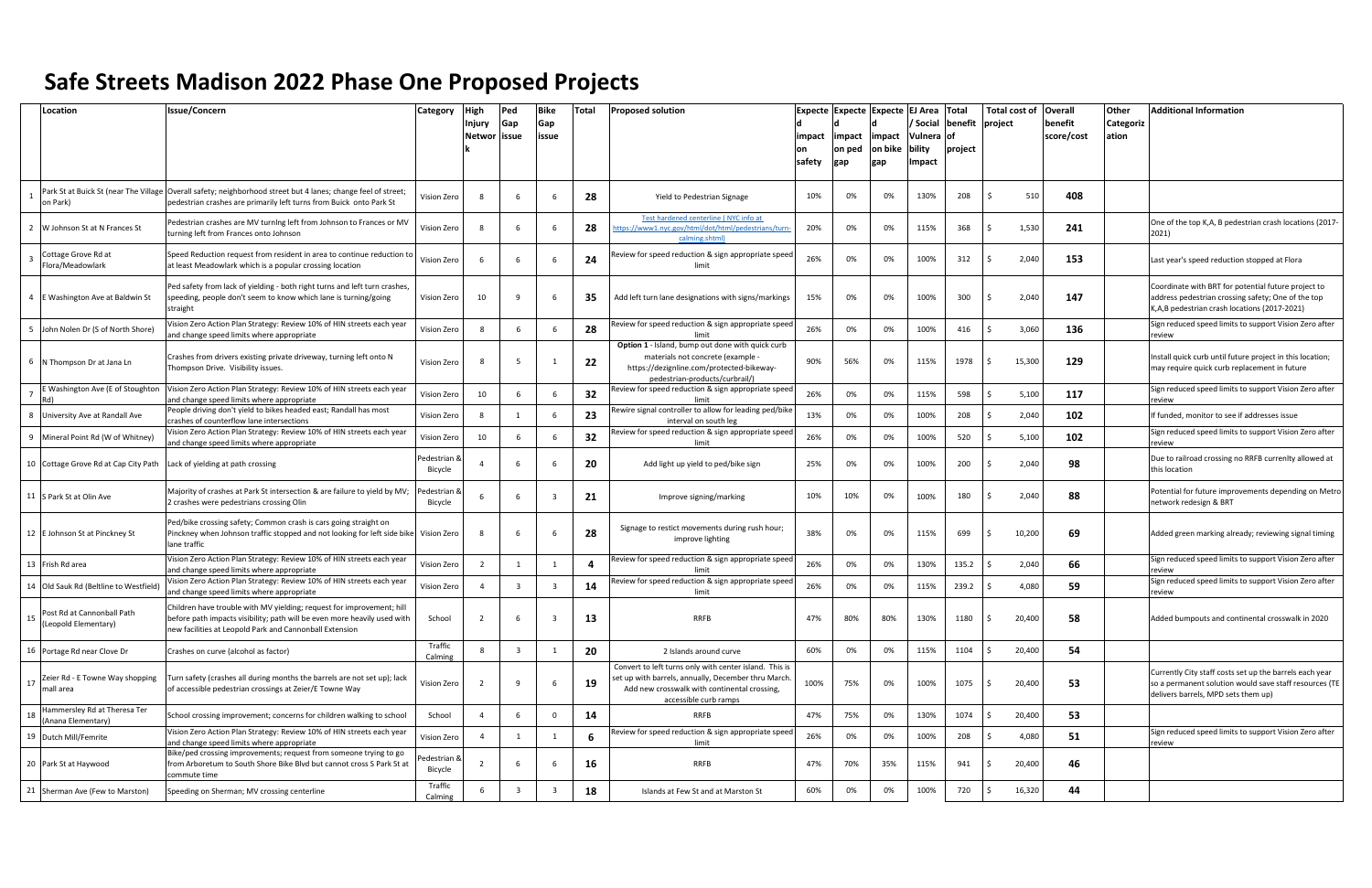| 22 Regent St at Brooks                                     | Pedestrian crossing safety                                                                                                                                                                                                                                           | Pedestrian &<br>Bicycle |    | 6                       | $\overline{\mathbf{0}}$ | 14 | <b>RRFB</b>                                                                                                                                                   | 47%  | 75%  | 0%   | 115% | 826   | 20,400  | 40 |                                                                                                                                                               |
|------------------------------------------------------------|----------------------------------------------------------------------------------------------------------------------------------------------------------------------------------------------------------------------------------------------------------------------|-------------------------|----|-------------------------|-------------------------|----|---------------------------------------------------------------------------------------------------------------------------------------------------------------|------|------|------|------|-------|---------|----|---------------------------------------------------------------------------------------------------------------------------------------------------------------|
| E Washington Ave near Hawthorne<br>23<br>Library           | Improve pedestrian crossing safety                                                                                                                                                                                                                                   | Vision Zero             | 10 | 6                       | 6                       | 32 | <b>RRFB and Continental Crosswalks</b>                                                                                                                        | 47%  | 75%  | 25%  | 130% | 2002  | 51,000  | 39 |                                                                                                                                                               |
| 24 Park St at Regent St                                    | Pedestrian crossing safety                                                                                                                                                                                                                                           | Vision Zero             |    | 6                       |                         | 24 | Add Continental Crosswalks; Test basic hardened<br>centerline at island (NYC Info at<br>ttps://www1.nyc.gov/html/dot/html/pedestrians/turn-<br>calming.shtml) | 20%  | 0%   | 0%   | 100% | 240   | 6,120   | 39 | Potential future larger intersection project with<br>redevelopment at this intersection                                                                       |
| 25 McKenna Blvd & Putnam Rd                                | Crashes when drivers cut corner between McKenna and Putnam                                                                                                                                                                                                           | Traffic<br>Calming      | -6 | 5                       | 1                       | 18 | Islands                                                                                                                                                       | 60%  | 0%   | 0%   | 100% | 720   | 18,360  | 39 |                                                                                                                                                               |
| 26 Fish Hatchery Rd at Park St                             | Improve pedestrian/bike crossing safety; challenging location for<br>pedestrians & bikes; failure to yield crashes                                                                                                                                                   | Pedestrian 8<br>Bicycle |    | - 6                     | ٩                       | 23 | Countdown Pedestrian Signals; Create space near<br>Peloton for bike lane to connect to Parr; green<br>markings on Park for through bike lane                  | 10%  | 10%  | 100% | 115% | 1196  | 30,600  | 39 |                                                                                                                                                               |
| Milwaukee Street esp near<br>-27<br>Crystal/Swanton        | People pass on right in bike lane; safety for bike lane users; improve<br>crossings for people walking                                                                                                                                                               | Vision Zero             |    | 6                       | 6                       | 24 | 2 bumpouts - Andrew Way, Daffodil Ln                                                                                                                          | 100% | 0%   | 0%   | 115% | 1380  | 35,700  | 39 | Action Plan strategy - Support for speed limit<br>reductions                                                                                                  |
| 28 Northport Dr at N Sherman                               | Safety of ped/bike crossing; numerous distracted driving crashes; 1 bike<br>in crosswalk/MV failure to yield                                                                                                                                                         | Vision Zero             |    | -6                      | -6                      | 24 | Upgrade to continental crosswalks                                                                                                                             | 20%  | 0%   | 0%   | 130% | 312   | 8,160   | 38 |                                                                                                                                                               |
| Schroeder Rd - Laurie to Rayovac,<br>29<br>Ellis Potter Ct | Speeding; bike route; ped crossing safety; fatality at Ellis Poter Ct                                                                                                                                                                                                | Vision Zero             | 10 | $\overline{\mathbf{3}}$ | $\overline{\mathbf{3}}$ | 26 | 3 Islands                                                                                                                                                     | 40%  | 10%  | 0%   | 115% | 955   | 25,500  | 37 |                                                                                                                                                               |
| Dempsey Rd - Calvert/ Path<br>crossing area                | Speeding; motorcycle fatality at curve                                                                                                                                                                                                                               | Traffic<br>Calming      | 10 |                         | 3                       | 26 | Islands around curve                                                                                                                                          | 60%  | 0%   | 0%   | 100% | 1200  | 32,640  | 37 |                                                                                                                                                               |
| 31 Northport Dr at Goodland Dr                             | Slow traffic; improve ped/bike accomondations - pedestrian/bike<br>crashes along here are frequently failure to yield - Goodland currently<br>has a bus stop & provides access to Dane County DHS & walking trails                                                   | Vision Zero             |    | - 6                     |                         | 20 | Add RRFB at Northport/Goodland                                                                                                                                | 47%  | 75%  | 0%   | 130% | 1074  | 30,600  | 35 | Some improvements made at other high crash<br>intersections already including RRFB near Walgreens,<br>School Rd                                               |
| Sprecher at Dominion                                       | Pedestrian/bike crossing safety; route to park                                                                                                                                                                                                                       | Pedestrian &<br>Bicycle |    | 6                       | 6                       | 12 | <b>RRFB</b>                                                                                                                                                   | 47%  | 75%  | 40%  | 100% | 690   | 20,400  | 34 |                                                                                                                                                               |
| 33 N Thompson Dr at Jana Ln                                | Crashes from drivers existing private driveway, turning left onto N<br>Thompson Drive. Visibility issues.                                                                                                                                                            | Vision Zero             |    | 5                       |                         | 22 | Option 2 - Islands, permanent bump out                                                                                                                        | 90%  | 56%  | 0%   | 115% | 1978  | 61,200  | 32 |                                                                                                                                                               |
| Raymond Rd near Gilbert &<br>34<br>Tawhee                  | Pedestrian crossing safety & speeding                                                                                                                                                                                                                                | ا Pedestrian<br>Bicycle |    | - 6                     | 6                       | 20 | <b>Bumpout at Gilbert</b>                                                                                                                                     | 50%  | 0%   | 0%   | 115% | 460   | 15,300  | 30 | RRFB added at Raymond/Gilbert in 2020                                                                                                                         |
| 35 Hayes Rd - near Dawn Rd                                 | Fatality (speeding hit parked semi just past Forest Run); Ped hit at Dawn<br>Rd Failure to Yield; Single vehicle crash was run off road/hit tree ; speed<br>related crashes near Anniversary Ln                                                                      | Vision Zero             | 10 | $\overline{3}$          | $\overline{\mathbf{3}}$ | 26 | 5 islands                                                                                                                                                     | 60%  | 0%   | 0%   | 115% | 1380  | 51,000  | 27 |                                                                                                                                                               |
| 36 E Washington Ave at Pawling                             | Improve crossing safety                                                                                                                                                                                                                                              | Vision Zero             | 10 | 6                       | 6                       | 32 | <b>Continental Crosswalks</b>                                                                                                                                 | 20%  | 0%   | 0%   | 130% | 520   | 20,400  | 25 |                                                                                                                                                               |
| 37 Pierstoff/Pearson Rd area                               | Vision Zero Action Plan Strategy: Review 10% of HIN streets each year<br>and change speed limits where appropriate                                                                                                                                                   | Vision Zero             |    | 9                       | -6                      | 16 | Review for speed reduction & sign appropriate speed<br>limit                                                                                                  | 26%  | 0%   | 0%   | 100% | 52    | 2,040   | 25 | Sign reduced speed limits to support Vision Zero after<br>review                                                                                              |
| 38 S Park St at W Lakeside St                              | Ped/Bike crossing safety; 1 bike crash with bike not seeing car before<br>turning left                                                                                                                                                                               | ہ edestrian<br>Bicycle  |    | 6                       | 6                       | 16 | Continental crosswalks                                                                                                                                        | 10%  | 10%  | 0%   | 100% | 100   | 4,080   | 25 |                                                                                                                                                               |
| 39 Park St at W Washington/Vilas Ave                       | Improve visibility of pedestrians crossing Park St; challenges with<br>electrical pole blocking ped visibility on SW corner; crashes are often<br>cars turning right from Vilas on S Park as well as reckless/DUI drivers<br>from W Washington turn south on Park St | Vision Zero             | 10 | -6                      | 6                       | 32 | Add small bumpout at S Park/Vilas southwest<br>corner; add continental crosswalks                                                                             | 40%  | 0%   | 0%   | 115% | 920   | 37,740  | 24 | One of the top K,A,B pedestrian crash locations (2017-<br>2021) that has not already had improvements                                                         |
| Westfield Rd (N) at Walnut Grove<br>40<br>Park             | Speeding; ped crossing safety; bike crash at Westfield at Colony in<br>crosswalk                                                                                                                                                                                     | Traffic<br>Calming      |    | 6                       | 3                       | 17 | 3 Speed humps & 2 Islands, new crosswalks, speed<br>reduction                                                                                                 | 90%  | 60%  | 10%  | 115% | 1277  | 53,040  | 24 |                                                                                                                                                               |
| 41 Buick St at Taft                                        | Sidewalk gap at bus stop, slow cars, connection from The Village on<br>Park to planned bike boulevard on Fisher St                                                                                                                                                   | Pedestrian &<br>Bicycle |    | - 6                     |                         | 13 | Narrow road to build sidewalk and calm traffic;<br>accessible ramps, new crosswalks                                                                           | 89%  | 100% | 0%   | 130% | 1243  | 56,100  | 22 | Partial funding in 2021 VZ Budget but not enough for<br>improvement; tested as part of Slow Streets program<br>in Fall 2021 & did pre/post project engagement |
| 42 Milwaukee Street - Milo                                 | People pass on right in bike lane; safety for bike lane users; improve<br>crossings for people walking                                                                                                                                                               | Vision Zero             |    | -6                      | 6                       | 24 | Would have to extend stormsewer from Crystal<br>Lane, may not be feasible due to grades                                                                       | 100% | 0%   | 0%   | 115% | 1380  | 76,500  | 18 |                                                                                                                                                               |
| 43 Milwaukee at N Thompson                                 | Reckless driving; pedestrian safety; sidewalk gap                                                                                                                                                                                                                    | Traffic<br>Calming      |    | 9                       |                         | 20 | Bumpouts, sidewalk section to bus stop                                                                                                                        | 50%  | 15%  | 0%   | 130% | 695.5 | 40,800  | 17 |                                                                                                                                                               |
| 44 Raymond Rd - 7900 block                                 | Speeds; Ice Age Junction path/trail crossing; bike fatality at path<br>crossing                                                                                                                                                                                      | Traffic<br>Calming      | 10 | - 6                     |                         | 32 | Driver Speed Feedback Bord at residential area                                                                                                                | 30%  | 0%   | 0%   | 115% | 690   | 40,800  | 17 | Improvements made at cross pathing previously                                                                                                                 |
| 45 Odana Rd - Tokay to Gammon                              | People pass in turn lane - safety of peds crossing and bikes, bus stop<br>crossing just east of Gammon (no close crosswalk)                                                                                                                                          | Vision Zero             | -6 | 6                       | 6                       | 24 | 11 Concrete Islands plus 1 to create new bus stop<br>crossing just east of Gammon                                                                             | 100% | 56%  | 56%  | 100% | 1872  | 122,400 | 15 | Action Plan strategy - Support for speed limit<br>reductions                                                                                                  |
| Badger Road near Cypress (Lincoln<br>46<br>Elementary)     | Speeding at school start/end; ped safety at crossing guard location (also<br>a bus stop)                                                                                                                                                                             | School                  |    | - 6                     |                         | 19 | Bumpout                                                                                                                                                       | 50%  | 0%   | 0%   | 130% | 780   | 69,360  | 11 |                                                                                                                                                               |